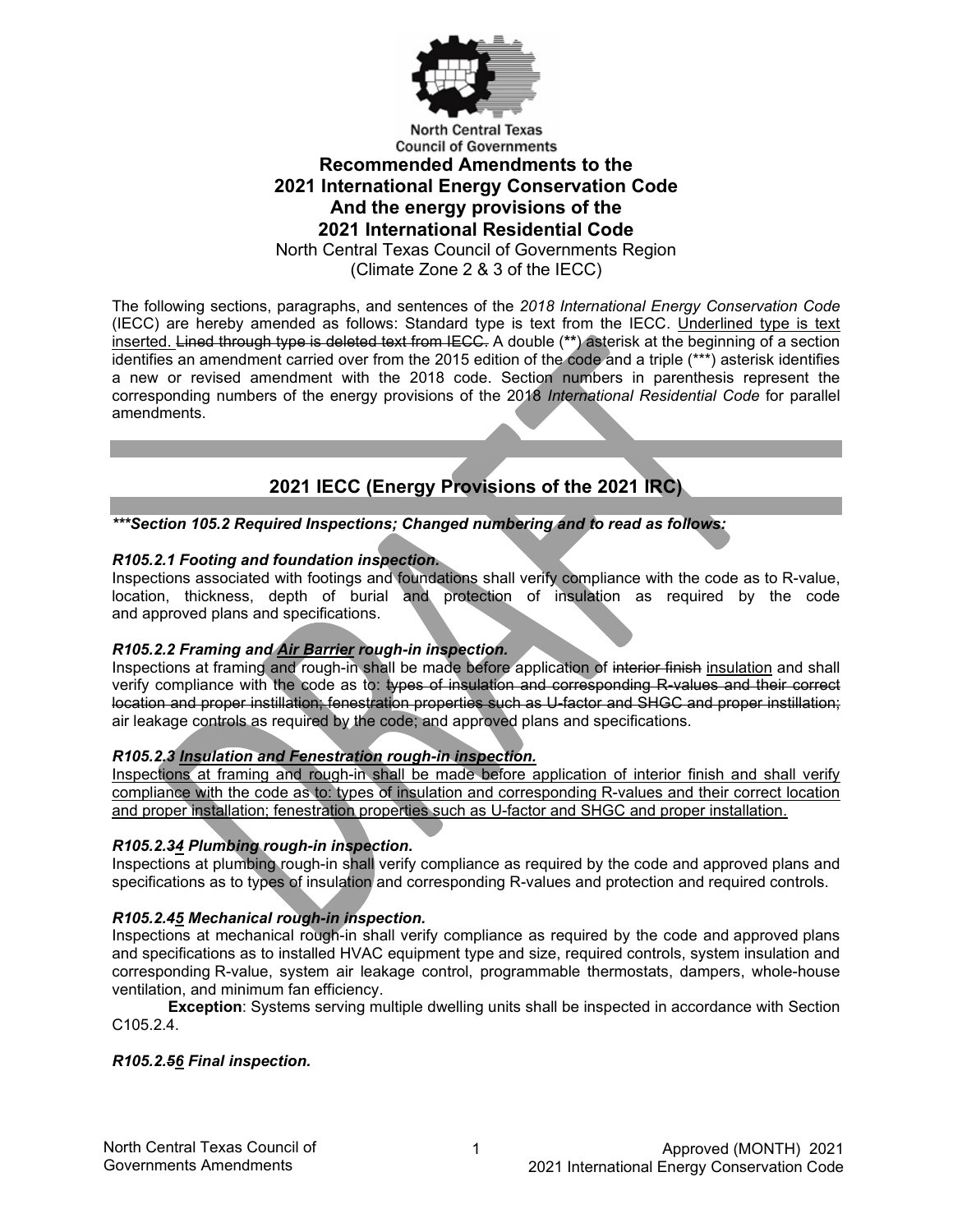

The building shall have a final inspection and shall not be occupied until approved. The final inspection shall include verification of the installation of all required building systems, equipment and controls and their proper operation and the required number of high-efficacy lamps and fixtures.

#### *\*\*Section C102/R102 General; add Section C102.1.2 and R102.1.2 (N1101.4.1) to read as follows:*

**C102.1.2 Alternative compliance**. A building certified by a national, state, or local accredited energy efficiency program and determined by the Energy Systems Laboratory to be in compliance with the energy efficiency requirements of this section may, at the option of the Code Official, be considered in compliance. The United States Environmental Protection Agency's Energy Star Program certification of energy code equivalency shall be considered in compliance.

**R102.1.2 (N1101.4.1) Alternative compliance**. A building certified by a national, state, or local accredited energy efficiency program and determined by the Energy Systems Laboratory to be in compliance with the energy efficiency requirements of this section may, at the option of the Code Official, be considered in compliance. The United States Environmental Protection Agency's Energy Star Program certification of energy code equivalency shall be considered in compliance. Regardless of the program or the path to compliance, each 1- and 2-family dwelling shall be tested for air and duct leakage as prescribed in Section R402.4.1.2 (N1102.4.1.2) and R403.3.3 (N1103.3.3) respectively.

*(Reason: This amendment is added to allow alternative compliance in accordance with Texas HB 1365, 78th Legislature. Codified in Chapter 388 Texas Building Energy Performance Standards: §388.003(i). The last sentence to Section R102.1.2 (N1101.4.1) was added to ensure that every house is tested in accordance with the mandatory provisions of the code.)*

**Section R202 (N1101.6) Definitions;** *add the following definition:*

**\*\*PROJECTION FACTOR.** The ratio of the horizontal depth of the overhang, eave or permanently attached shading device, divided by the distance measured vertically from the bottom of the fenestration glazing to the underside of the overhang, eave or permanently attached shading device.

*(Reason: The amendment to Section 402.3.2 (N1102.3.2) Glazed fenestration SHGC was proposed by the TAB. ESL determined the proposal to be not less restrictive than the 2015 IECC. This added definition is necessary as part of that amendment. The amendment will provide additional options for SHGC selection.)*

**Section R202 (N1101.6) Definitions;** *add the following definition:*

\*\***DYNAMIC GLAZING.** Any fenestration product that has the fully reversible ability to change it performance properties, including *U-*factor, solar heat gain coefficient (SHGC), or visible transmittance (VT).

*(Reason: This term is referenced in Section R402.3.2. This definition of DYMANIC GLAZING is also found in the Commercial provisions of the code.)*

*\*\*\*Table 402.1.2 Maximum Assembly/Climate Zone items: amend table as follows.*

| <b>Climate Zone</b> | <b>Fenestration</b><br>U-Factor <sup>f</sup> | <b>Ceiling</b><br>U-Factor |
|---------------------|----------------------------------------------|----------------------------|
|                     | .40                                          | $0.26 - 0.29$              |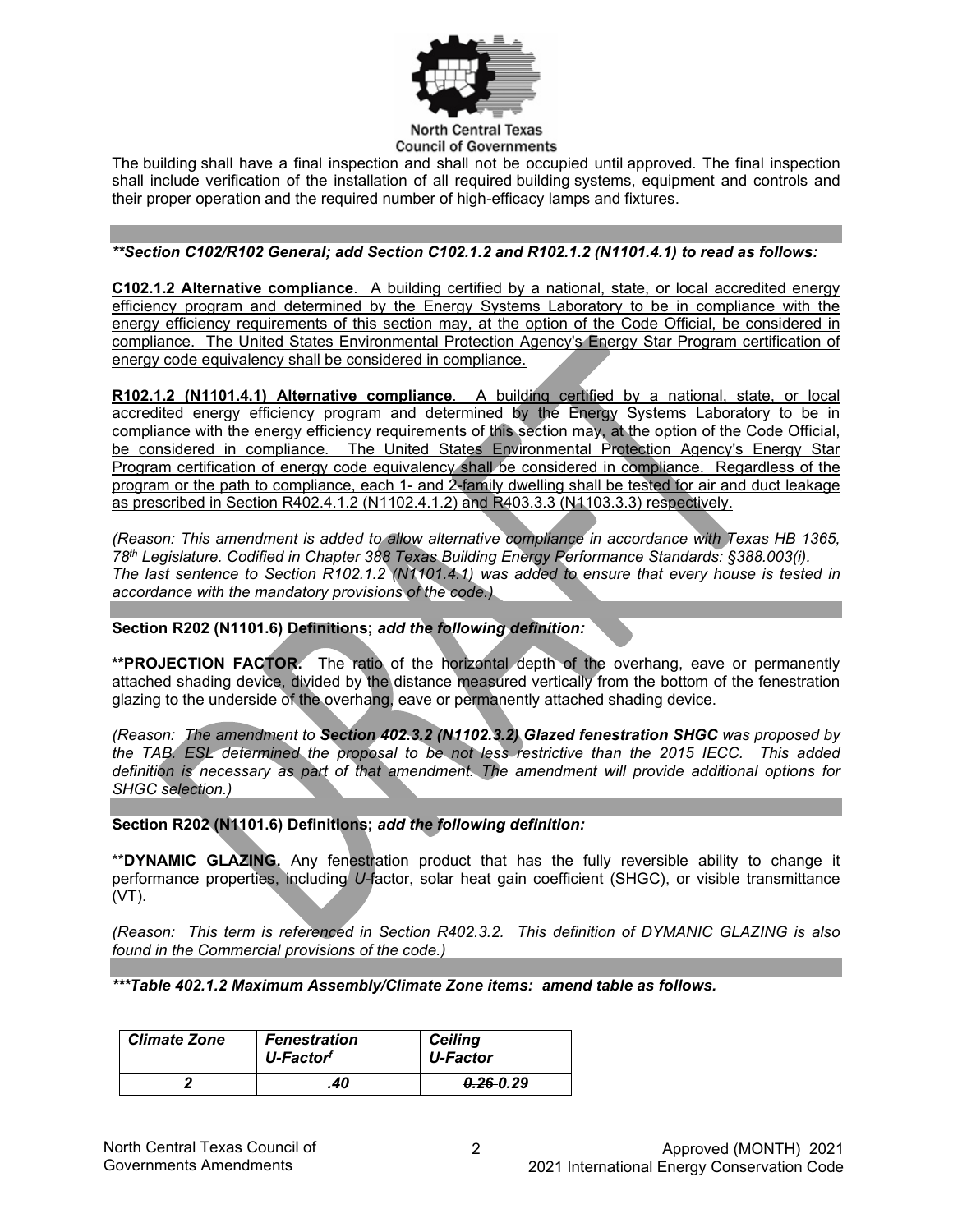

| 0.300.32 | $0.26 - 0.29$ |
|----------|---------------|
|          |               |

*\*\*\*Table 402.1.3 Insulation/Climate Zone items: amend table as follows.*

| <b>Climate Zone</b> | <b>Fenestration</b><br>U-Factorb,i | <b>Ceiling</b><br><b>R-Value</b> | <b>Wood Frame</b><br><b>Wall R-Value</b> | <b>Slab R-Value</b><br>& Depth |
|---------------------|------------------------------------|----------------------------------|------------------------------------------|--------------------------------|
|                     | .40                                | 49.42                            | 13 or $0 + 10$                           |                                |
|                     | 0.30 0.32                          | 49.42                            | 19 or 13+53ci,<br>$0 + 15$               | 10ci, 2 ft 0                   |

*(Reason: Amended table to meet current building techniques, market conditions and product availability. Amended to avoid conflict between North Texas termite zone and slab R value in code.)*

#### *\*\*\*Section C402.5.2 Dwelling and sleeping unit enclosure testing. Added the underlined to read as follows*

C402.5.2 Dwelling and sleeping unit enclosure testing. The building thermal envelope shall be tested in accordance with ASTM E779. ANSI/RESNET/ICC 380, ASTM E1827 or an equivalent method approved by the code official. The measured air leakage shall not exceed 0.30 cfm/ft2 (1.5 Us m2) of the testing unit enclosure area at a pressure differential of 0.2 inch water gauge (50 Pa). Where multiple dwelling units or sleeping units or other occupiable conditioned spaces are contained within one building thermal envelope, each unit shall be considered an individual testing unit, and the building air leakage shall be the weighted average of all testing unit results, weighted by each testing unit's enclosure area. Units shall be tested separately with an unguarded blower door test as follows:

1. Where buildings have fewer than eight testing units, each testing unit shall be tested.

2. For buildings with eight or more testing units, the greater of seven units or 20 percent of the testing units in the building shall be tested, including a top floor unit, a ground floor unit, a middle floor unit, and a unit with the largest testing unit enclosure area. For each tested unit that exceeds the maximum air leakage rate, an additional two three units shall be tested, including a mixture of testing unit types and locations.

*(Reason: For many multifamily (R2 classifications) projects, it is very costly and time consuming to test each dwelling unit for projects where there may be dozens of dwelling units in each building. Considering that the same tradesman generally constructs a building, it is reasonable to deem that construction practices are consistent and that if a reasonable sampling of units tested pass then all units would pass. These amendments are in line with RESNET sampling guidelines.)*

#### *\*\*\*Section R402.4.1 Building thermal envelope; add section R402.4.1.4 to read as follows*

R402.4.1.4 Sampling options for R2 multifamily dwelling units. For buildings with eight or more testing units that must be tested as required by R402.1.2 or R402.1.3, the greater of seven units or 20 percent of the testing units in the building shall be tested, including a top floor unit, a ground floor unit, a middle floor unit, and a unit with the largest testing unit enclosure area. For each tested unit that exceeds the maximum air leakage rate, an additional three units shall be tested, including a mixture of testing unit types and locations. Where buildings have fewer than eight testing units, each testing unit shall be tested.

*(Reason: For many multifamily (R2 classifications) projects, it is very costly and time consuming to test each dwelling unit for projects where there may be dozens of dwelling units in each building. Considering*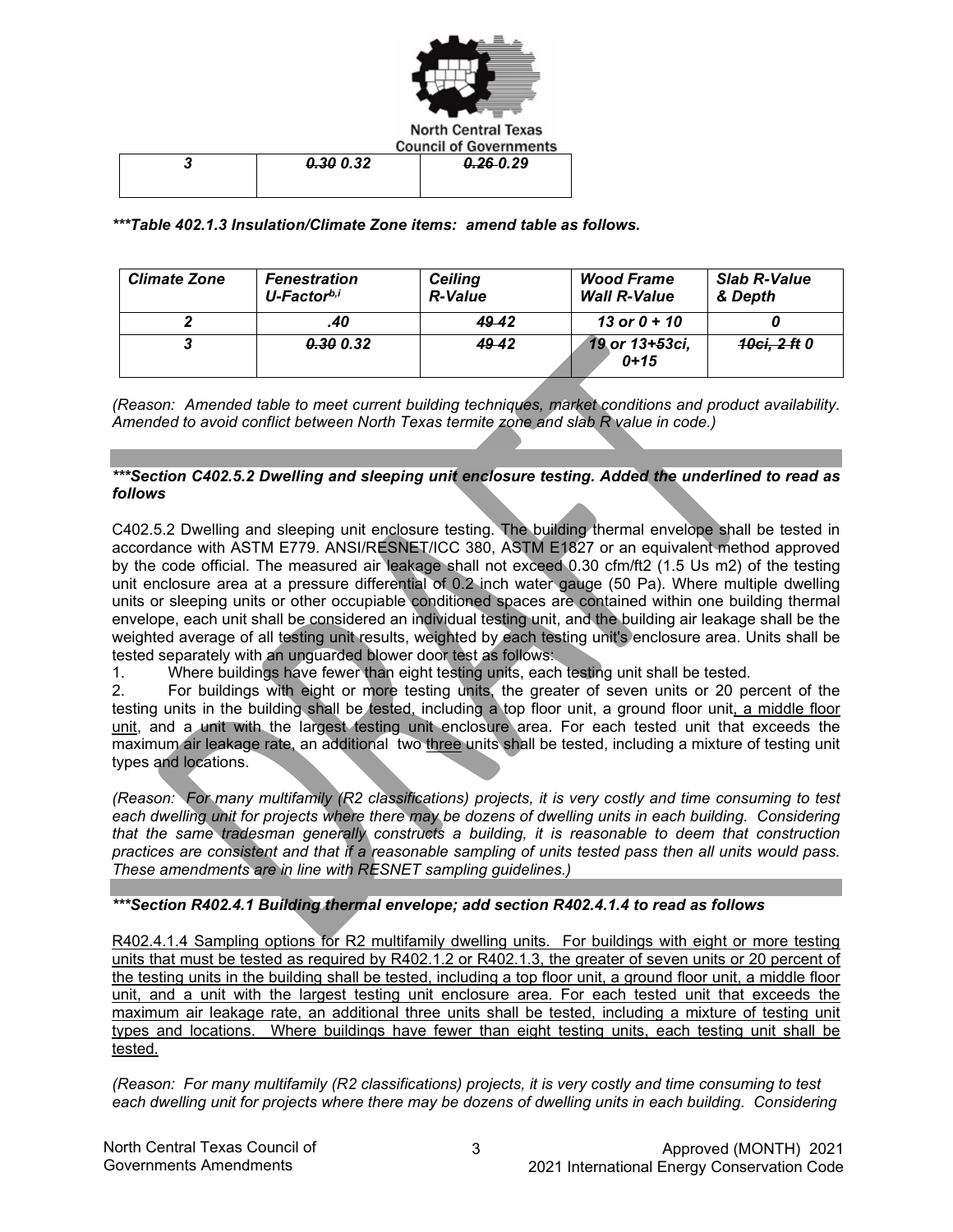

*that the same tradesman generally constructs a building, it is reasonable to deem that construction practices are consistent and that if a reasonable sampling of units tested pass then all units would pass. These amendments are in line with the commercial provisions of the commercial 2021 IECC and RESNET sampling guidelines.)*

#### *\*\*\*Section R403.3 Ducts; add section R403.3.8 to read as follows*

R403.3.8 Sampling options for R2 multifamily dwelling units. For buildings with eight or more testing units that must be tested as required by R403.3.5, the greater of seven units or 20 percent of the testing units in the building shall be tested, including a top floor unit, a ground floor unit, a middle floor unit, and a unit with the largest testing unit floor area. For each tested unit that exceeds the maximum duct leakage rate, an additional three units shall be tested, including a mixture of testing unit types and locations. Where buildings have fewer than eight testing units, each testing unit shall be tested.

*(Reason: For many multifamily (R2 classifications) projects, it is very costly and time consuming to test each dwelling unit for projects where there may be dozens of dwelling units in each building. Considering that the same tradesman generally constructs a building, it is reasonable to deem that construction practices are consistent and that if a reasonable sampling of units tested pass then all units would pass. These amendments are in line with the commercial provisions of the commercial 2021 IECC and RESNET sampling guidelines.)*

#### *\*\*\*Section R403.6 Mechanical Ventilation; add section R403.6.4 to read as follows*

R403.6.4 Sampling options for R2 multifamily dwelling units. For buildings with eight or more testing units that must be tested as required by R403.6.3, the greater of seven units or 20 percent of the testing units in the building shall be tested, including a top floor unit, a ground floor unit, a middle floor unit, and a unit with the largest testing unit floor area. For each tested unit that does not meet the minimum ventilation rate, an additional three units shall be tested, including a mixture of testing unit types and locations. Where buildings have fewer than eight testing units, each testing unit shall be tested.

*(Reason: For many multifamily (R2 classifications) projects, it is very costly and time consuming to test*  each dwelling unit for projects where there may be dozens of dwelling units in each building. Considering *that the same tradesman generally constructs a building, it is reasonable to deem that construction practices are consistent and that if a reasonable sampling of units tested pass then all units would pass. These amendments are in line with the commercial provisions of the commercial 2021 IECC IECC and RESNET sampling guidelines.)*

#### **\*\*\*R405.2 Performance-based compliance. Added to underlined to read as follows.**

R405.2 Performance-based compliance. Compliance based on total building performance requires that a *proposed design* meets all of the following:

- 1. The requirements of the sections indicated within Table R405.2.
- 2. The building thermal envelope greater than or equal to levels of efficiency and solar heat gain coefficients in Table R402.1.1 or R402.1.3 of the 2009 *International Energy Conservation Code.*
- 3. An annual energy cost that is less than or equal to the annual energy cost of the 2021 *standard reference design* or 8% less than the annual energy cost of the 2018 *standard reference design.* Energy prices shall be taken from a source *approved* by the *code official,* such as the Department of Energy, Energy Information Administration's State Energy Data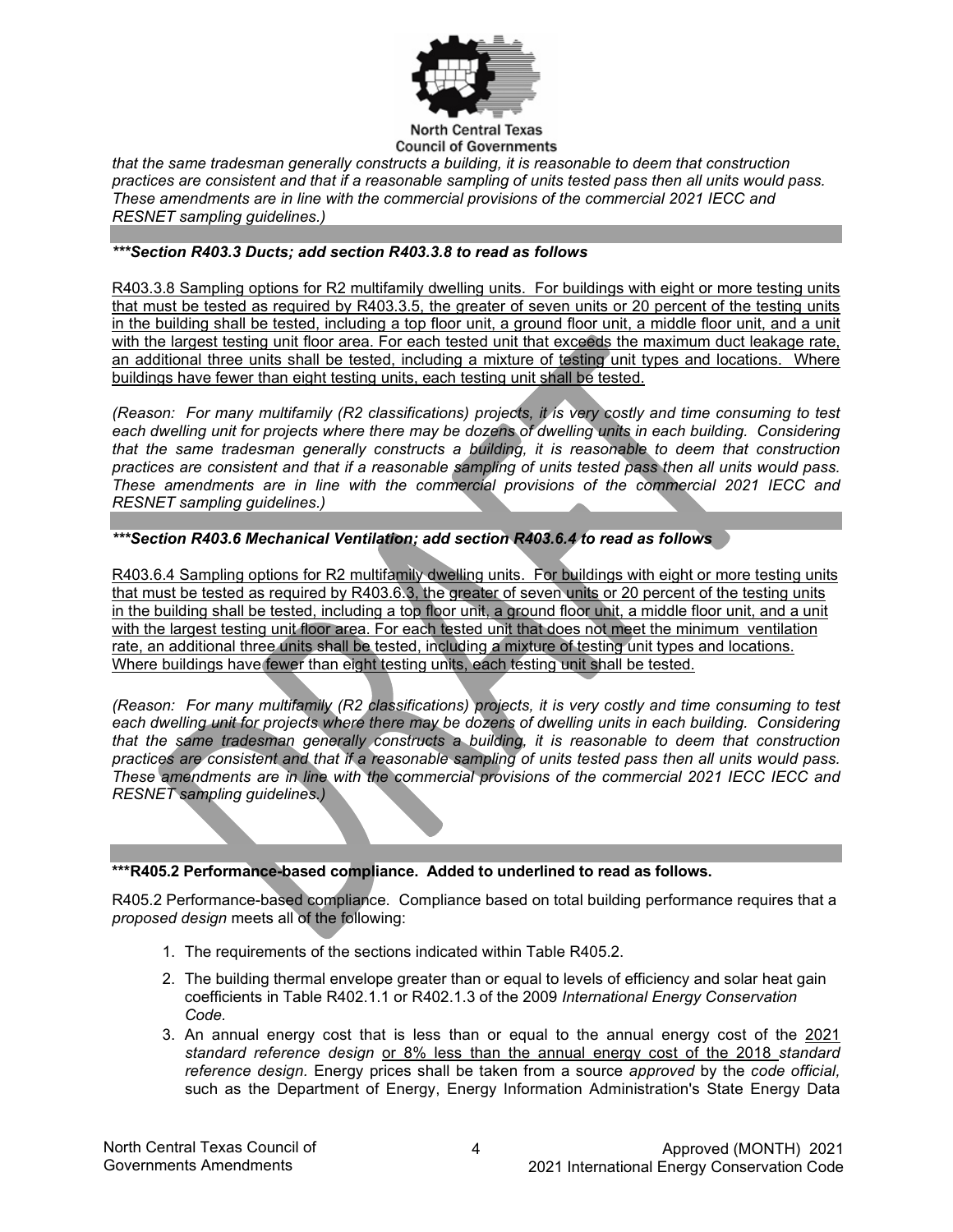

System Prices and Expenditures reports. Code officials shall be permitted to require time-ofuse pricing in energy cost calculations.

Exception: The energy use based on source energy expressed in Btu or Btu per square foot of *conditioned floor area* shall be permitted to be substituted for the energy cost. The source energy multiplier for electricity shall be 3.16. The source energy multiplier for fuels other than electricity shall be 1.1.

*(Reason: At the time of the approval of these recommended amendments, software to calculate and show compliance with section R405 of the 2021 IECC was not available. The underlined amendment allows an alternative option to show compliance until software is available.)*

#### **\*\*\*Section R401.2.5 Additional Energy efficiency;** *deleted in its entirety.*

*(Reason: The deletion is based on the Complexity of the section and lack of tools to verify compliance and due to conflict with HB2439, 86th Regular Session)*

**\*\*\*Section R408 ADDITIONAL EFFICIENCY PACKAGE OPTIONS;** *deleted in its entirety.*

*(Reason: The deletion is based on the omission of R401.2.5 and R408 no longer applies and due to conflict with HB2439, 86th Regular Session.)*

**\*\*\* Section R402.4.6 Electrical and Communication outlet boxes. Delete after the first sentence to read as follows.**

*\*\*\*R402.4.6 Electrical and communication outlet boxes (air-sealed boxes). Electrical and communication outlet boxes installed in the building thermal envelope shall be sealed to limit air leakage between conditioned and unconditioned spaces. Electrical and communication outlet boxes shall be tested in accordance with NEMA OS 4 , Requirements for Air-Sealed Boxes for Electrical and Communication Applications, and shall have an air leakage rate of not greater than 2.0 cubic feet per minute (0.944 L/s) at a pressure differential of 1.57 psf (75 Pa). Electrical and communication outlet boxes shall be marked "NEMA OS 4" or "OS 4" in accordance with NEMA OS 4. Electrical and communication outlet boxes shall be installed per the manufacturer's instructions and with any supplied components required to achieve compliance with NEMA OS 4.*

*(Reason: Allow for alternatives and Avoid requiring proprietaries products.)*

*\*\*\*Section R404.2 Interior Lighting Controls; deleted in its entirety.*

*(Reason: The deletion is to eliminate confusion as the intent does not reflect what is written.)*

*\*\*TABLE R406.4 (N1106.4) MAXIMUM ENERGY RATING INDEX;* **amend to read as follows**:

#### **TABLE R406.4** *(N1106.4)* **<sup>1</sup> MAXIMUM ENERGY RATING INDEX**

| <b>CLIMATE ZONE</b> | <b>ENERGY RATING INDEX</b> |
|---------------------|----------------------------|
|                     | $52-63$                    |
|                     | 52.52<br><del>ບ∠</del> ບບ  |

**<sup>1</sup>**This table is effective until August 31, 2022.

#### **TABLE R406.4** *(N1106.4)* **<sup>2</sup> MAXIMUM ENERGY RATING INDEX**